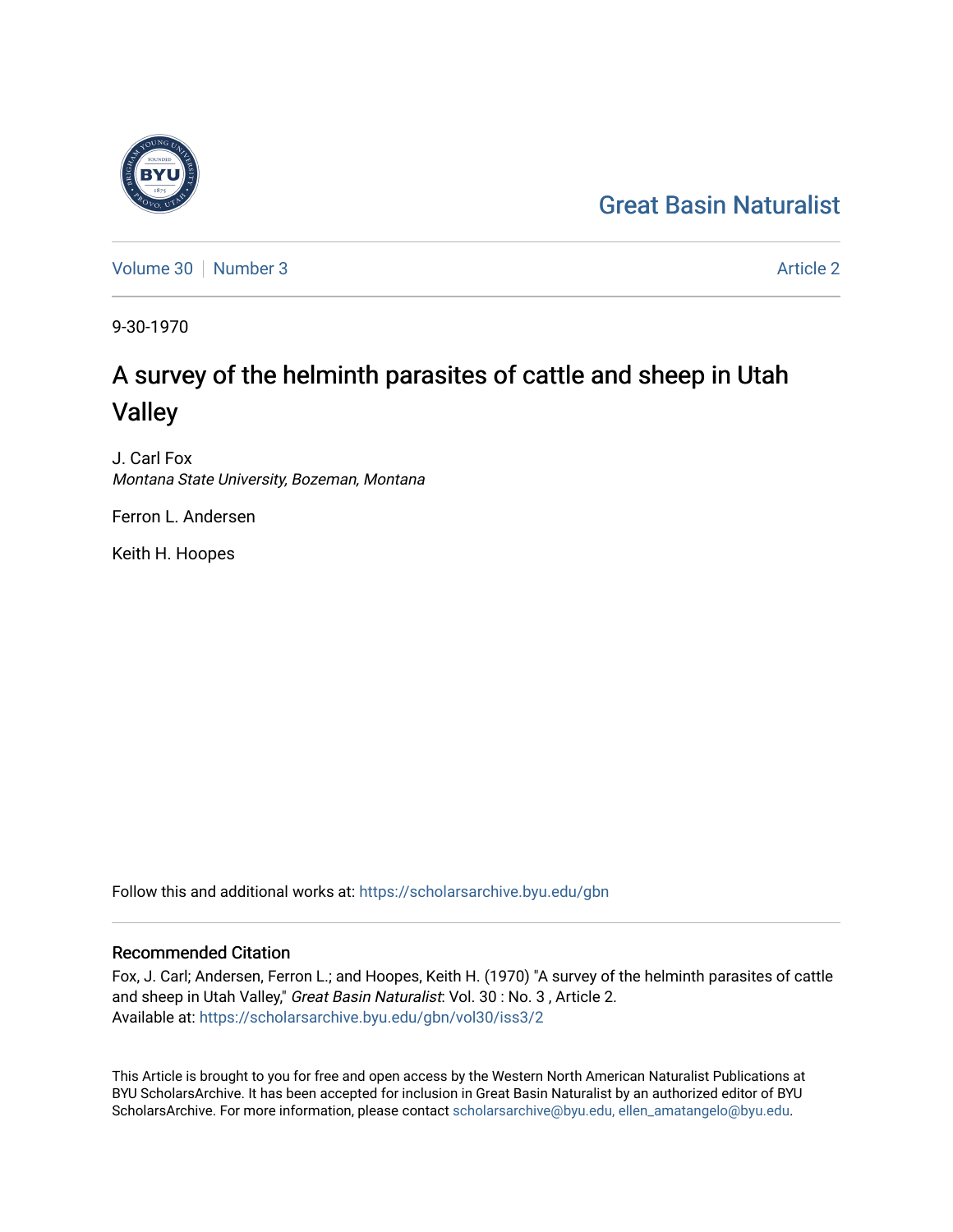#### A SURVEY OF THE HELMINTH PARASITES OF CATTLE AND SHEEP IN UTAH VALLEY<sup>1</sup>

#### J. Carl Fox<sup>2</sup>, Ferron L. Andersen, and Keith H. Hoopes

#### **INTRODUCTION**

Very little information is available on the prevalence of gastrointestinal helminths in domestic animals in Utah. Hammond and Hamilton (1941) reported 3 genera of parasitic helminths which they observed in sheep in the vicinity of Logan, Utah, and Andersen, Hoopes, and Fox (1969) indicated <sup>7</sup> genera of helminths in sheep at Provo, Utah. Apparently no other published information is available on the incidence of these parasites in domestic animals in the Utah area.

Studies were conducted at Brigham Young University during 1967 through 1969 to determine the incidence and distribution of helminth parasites in cattle and sheep in Utah Valley, Utah County, Utah. This information was necessary in order to assess the import ance of parasitological problems to the animal industries in the inter mountain area.

Meteorologic data were obtained to indicate the relationship of the climate in the central Utah area to the presence of gastrointestinal nematodes in domestic ruminants.

#### MATERIALS AND METHODS

Fecal samples were collected from 209 cattle at 14 locations and from 351 sheep at 10 locations in Utah Valley. Sampling areas within the valley are indicated on Fig. 1. Fresh feces were taken directly from some animals, while other samples were obtained from the pasture as soon as possible after the animals had defecated. The samples were taken to the laboratory for subsequent examination.

The number of helminth eggs per gm (EPG) of feces in each sample was determined by using a modified McMaster sugar flo tation technique. This consisted of mixing 2 gm of feces with 28 ml of 50% Sheather's sugar solution. The feces-Sheather's mixture was crushed through a tea strainer into a 70 ml evaporating dish to re move the fibrous material. A portion of the mixture was immediately transferred to a McMaster counting chamber for microscopic ex amination with <sup>a</sup> Swift SRL binocular microscope equipped with <sup>10</sup> X wide-field oculars and using the <sup>10</sup> X objective.

Cestode eggs were identified in the McMaster chambers by their specific morphological characteristics. Since eggs of trematodes do

<sup>&</sup>quot;This research was supported in part by a grant-in-aid from William Cooper & Nephews,<br>Inc.. Chicago, Illinois, through Dr. Paul V. Christofferson, DVM, Veterinary Director.<br>"Present address: Veterinary Research Laboratory, Montana.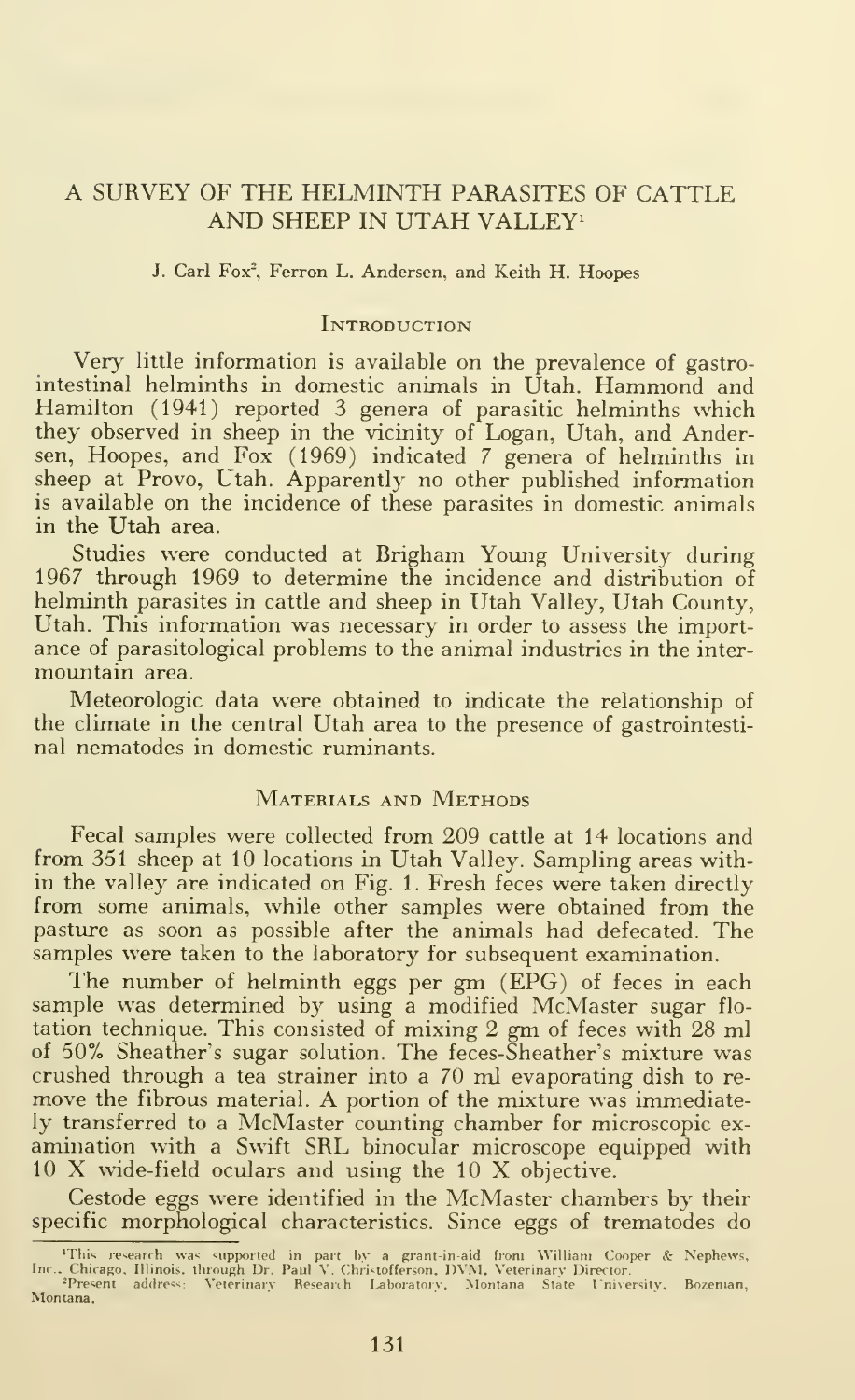

Fig. 1. Map of Utah Valley showing sampling areas where cattle and sheep were surveyed for gastrointestinal parasites.

not float in Sheather's solution, it was necessary to use sedimentation techniques on the collected feces to detect them.

Sedimentation was accomplished by washing a portion of the fecal sample through <sup>a</sup> piece of gauze into <sup>a</sup> <sup>60</sup> mm petri-dish and then adding water until the dish was full. The mixture was allowed to sedimentate, and the supernatant was carefully poured off. This latter process was repeated twice. The remaining sediment was then examined for the presence of fluke ova with <sup>a</sup> Bausch and Lomb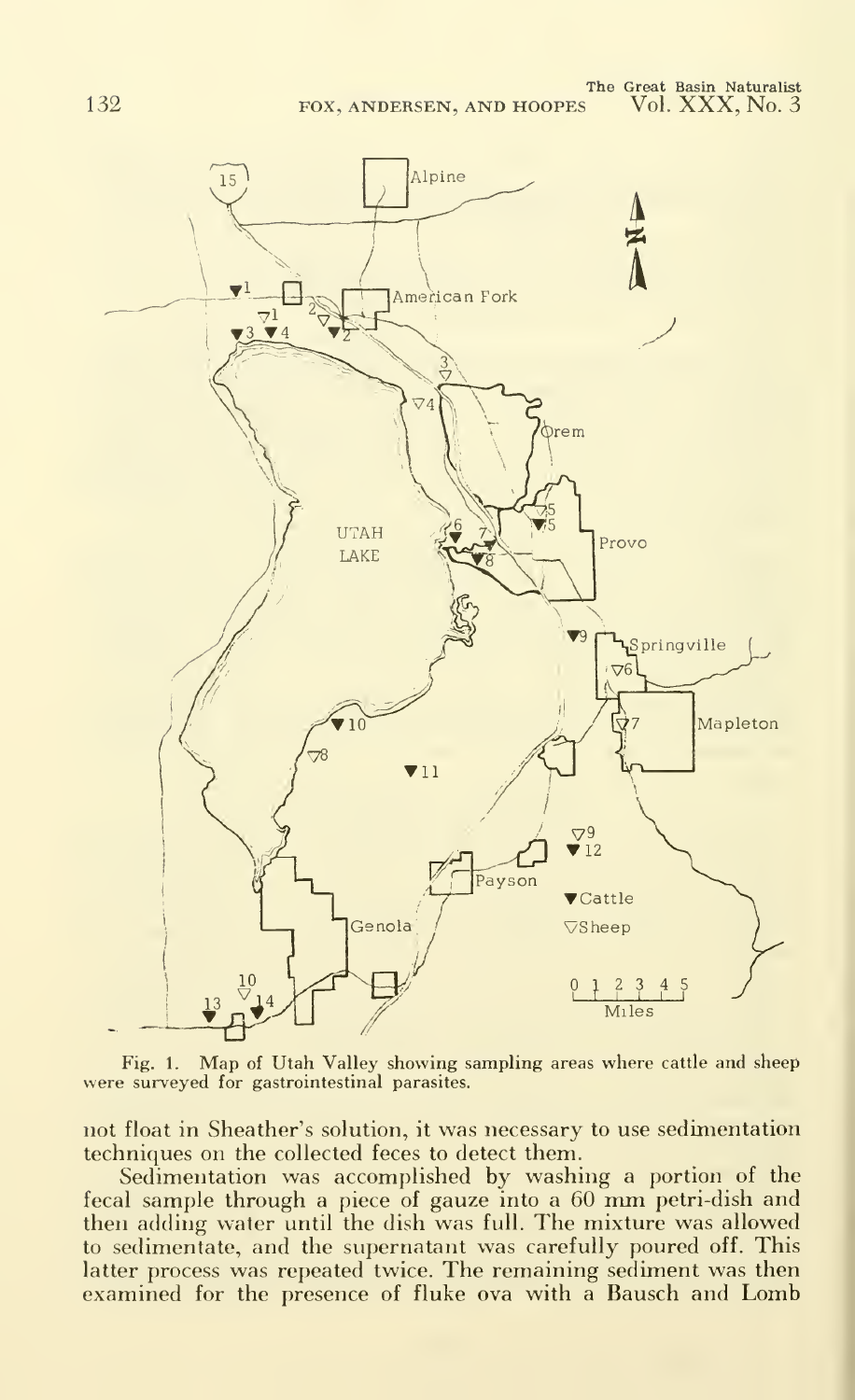stereo-zoom dissecting microscope equipped with <sup>10</sup> X wide-field oculars and <sup>a</sup> <sup>2</sup> X auxiliary lens.

In addition to the examinations for helminth eggs, portions of the fecal samples were placed in <sup>90</sup> mm petri-dishes containing water-saturated paper pads for the purpose of cultivating infective larvae to be used for subsequent identification of parasitic nematodes. Feces were incubated at  $30^{\circ}$ C and  $100\%$  relative humidity for 7 days, during which time the dish covers were removed every 2 days for aeration. If necessary additional tap water was added at that time to maintain the high humidity.

After incubation the larvae were isolated from cultures by the standard baermannization technique (Baermann, 1917). Each sample was baermannized in a 90 mm funnel fitted with a small piece of rubber tubing with an attached hose clamp. The feces were put in the funnel onto a piece of cellulose tissue (Kimwipes) sus pended by a 1/4 in. mesh wire screen. Water was added until it covered the feces, and the sample was then allowed to stand for 6-8 hrs. at room temperature (approximately 25 C). If nematode larvae were present they passed through the cellulose tissue and settled into the stem of the funnel. After the alloted time approximately 15 ml of fluid were withdrawn from the funnel into a centrifuge tube. The mixture was stored at 4 C until larval identifica tions were made. At that time the supernatant was aspirated off from each sample, and a drop of fluid was placed on a microscope slide. This was either heated over a low flame or a drop of Lugol's solution was added to kill any larvae present. A cover glass was placed over the drop, and the slide examined under 10  $\breve{\mathrm{X}}$  or 40  $\mathrm{X}$ magnification for identification of larvae. Third-stage larvae were identified by correlating the measurements for the total length of the larvae with the length of their sheath tails. Genera, or species whenever possible, were determined from the tables of larval meas urements compiled by Dikmans and Andrews (1933), Keith (1953), Hansen and Shivnani (1956), Whitlock (1960), Soulsby (1965), and Levine (1968).

As a futher indication of the parasites in cattle and sheep in the valley, postmortem examinations were periodically made on animals killed at local abattoirs or brought to animal byproduct plants. The viscera of these animals were examined macroscopically for internal helminths, and representative sections of viscera were brought to the laboratory for further microscopic examination. All parasitic helminths detected were identified from descriptions pro vided by Whitlock (1960), Soulsby (1965), and Levine (1968). Helminth eggs present in feces from necropsied animals and larvae cultured from any of these same samples were identified as described above.

Weather data were collected during 1967 and 1968 to obtain an indication of the type of climate that characterizes the central Utah area. These data were obtained from a weather station located in southwest Provo, Utah. Daily maximum and minimum temper-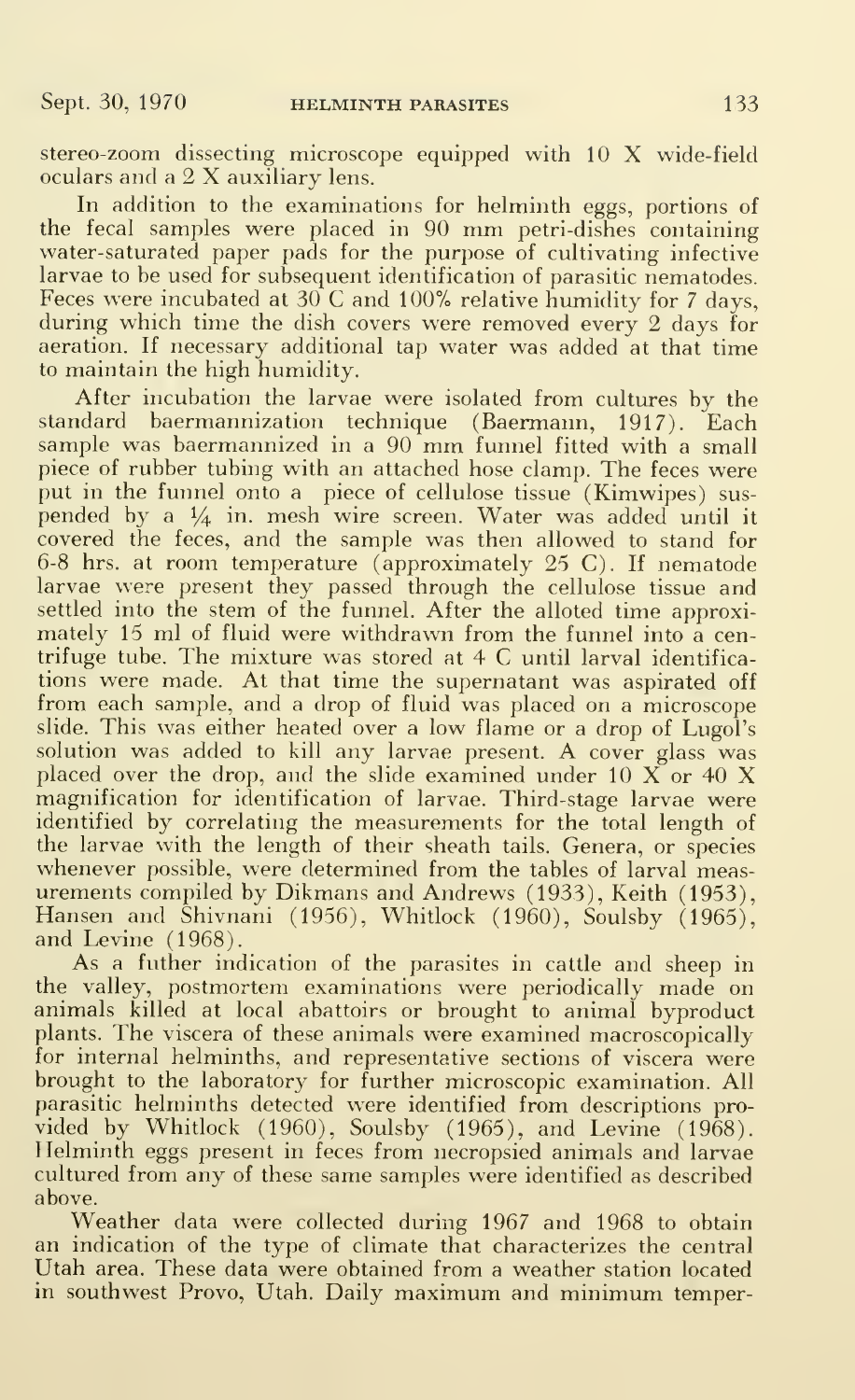| Į<br>$\overline{a}$                |
|------------------------------------|
| is from cattle feces and nemator   |
|                                    |
|                                    |
|                                    |
|                                    |
| <u>. שאת הא</u><br>te at ear count |
| כ<br>כ<br>j<br>!                   |
| $\overline{\phantom{a}}$           |
| I                                  |
|                                    |
| l dulle 1<br>.<br>E                |

|                 |                                |          |                         | Nematodes        |               |                     | Trematodes     | Cestodes            |
|-----------------|--------------------------------|----------|-------------------------|------------------|---------------|---------------------|----------------|---------------------|
|                 |                                |          | Egg counts              |                  |               | Larval              |                |                     |
| Area            | Number<br>samples<br>collected | Percent  |                         | EPG <sup>1</sup> |               | cultures<br>Percent | Percent        | Percent<br>positive |
| no.             |                                | positive |                         |                  |               |                     | positive       |                     |
|                 |                                |          | $\overline{\text{Max}}$ | Min.             | Mean.         | positive            |                |                     |
|                 | $\overline{2}$                 |          |                         |                  |               |                     |                |                     |
|                 |                                |          |                         |                  | 71            |                     |                |                     |
|                 | $\Theta$                       |          |                         |                  |               |                     |                |                     |
|                 | $\infty$                       |          |                         |                  |               |                     |                |                     |
|                 | 39                             |          |                         |                  | 6225          |                     | ERSSEHER#SERSE |                     |
|                 | $\overline{1}$                 |          |                         |                  |               |                     |                |                     |
|                 | 10                             |          |                         |                  |               |                     |                |                     |
|                 | 17                             |          |                         |                  |               |                     |                |                     |
| $\circ$         | $\Theta$                       |          |                         |                  | $-8128$       |                     |                |                     |
| 10              | $\circ$                        |          |                         |                  |               |                     |                |                     |
| 11 <sub>2</sub> | $\overline{22}$                |          |                         |                  |               |                     |                |                     |
|                 | 33                             |          |                         |                  |               |                     |                |                     |
| 13              | $\circ$                        |          |                         |                  | $\frac{1}{2}$ |                     |                |                     |
|                 | 12                             |          | 100                     |                  |               |                     |                |                     |

ł

134

'Eggs per gram of feces.<br>"Not determined.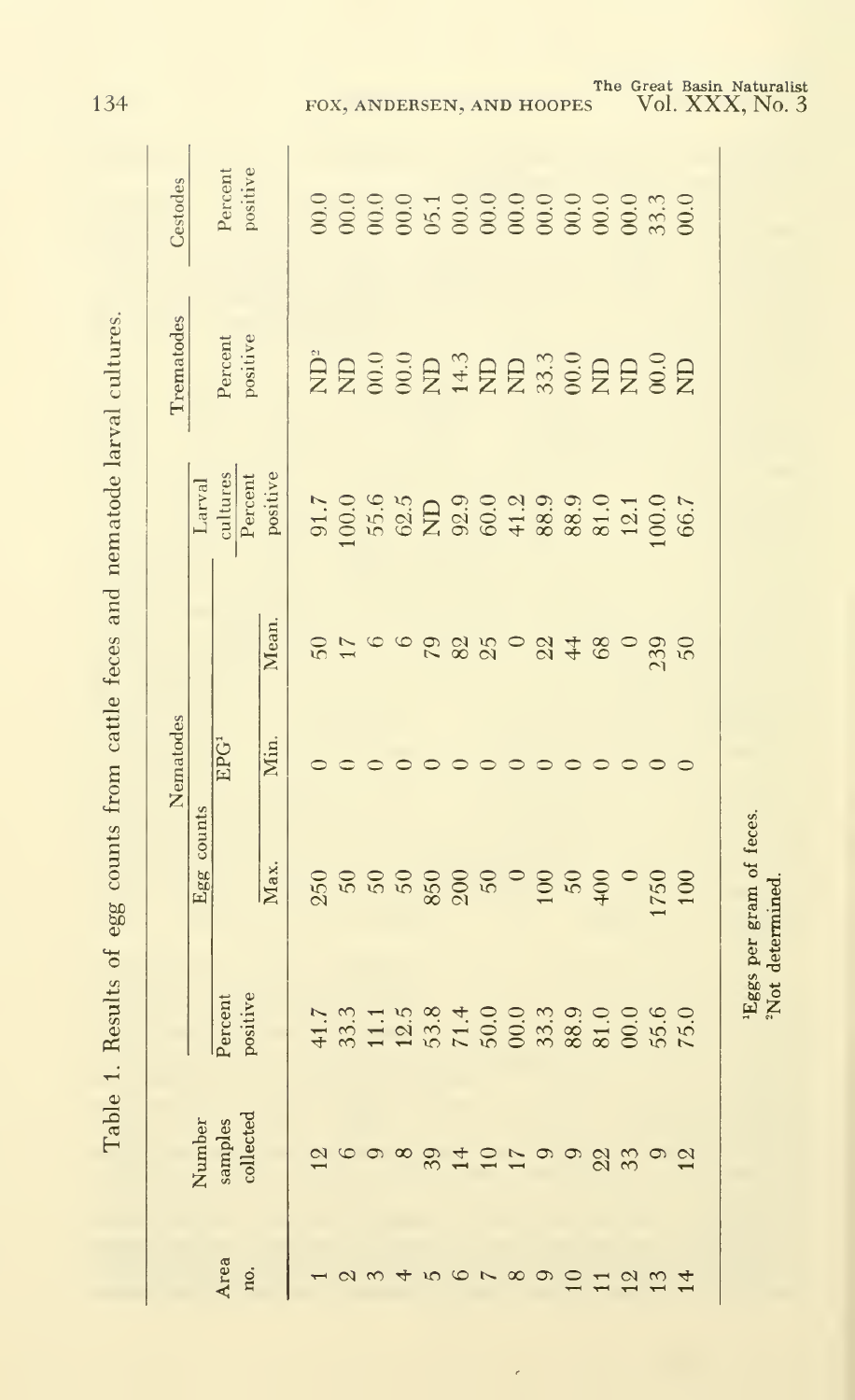atures were recorded with maximum and minimum thermometers in a standard weather shelter, and daily precipitation was measured with a nonrecording rain gauge.

#### **RESULTS**

Survey of parasites in cattle

Examination of fecal samples from cattle showed that 149 (71.3%) of 209 animals had helminth parasites. Table 2 gives the number of samples collected at each location; percent positive, max imum, and minimum, and mean egg counts; percent positive larval cultures; and percent parasitized by trematodes and cestodes. Mean EPG counts ranged from 0-239, with 1750 being the highest count observed. The highest percentage of cattle at any location with posi tive egg counts was  $88.9\%$  (area 10), whereas all animals at 2 locations (areas 2 and 13) were shown to harbor nematode parasites by larval culture methods. Cattle at only 6 locations were examined for trematode infections, with flukes being found in animals at 2 of those locations (areas 6 and 9)

| Table 2. Helminth parasites identified in 209 cattle by egg or |  |  |  |  |  |
|----------------------------------------------------------------|--|--|--|--|--|
| larval examinations.                                           |  |  |  |  |  |

| Parasites identified           | Total<br>animals<br>parasitized | Percent<br>animals<br>parasitized | Percent<br>areas where<br>found |
|--------------------------------|---------------------------------|-----------------------------------|---------------------------------|
| Strongyloides papillosus       | 45                              | 21.5                              | 71.4                            |
| Haemonchus placei              | 20                              | 9.6                               | 64.3                            |
| H. contortus                   | 24                              | 11.0                              | 57.1                            |
| Ostertagia ostertagi           | 27                              | 12.9                              | 78.6                            |
| Cooperia spp.                  | 28                              | 13.4                              | 50.0                            |
| C. oncophora                   | 48                              | 23.0                              | 85.7                            |
| Oesophagostomum radiatum       | 34                              | 16.3                              | 64.3                            |
| Bunostomum phlebotomum         | 3                               | 1.4                               | 14.3                            |
| Trichostrongylus spp.          | 35                              | 16.7                              | 78.6                            |
| Nematodirus spp.               |                                 | 0.5                               | 7.2                             |
| Moniezia benedeni              | $\overline{4}$                  | 1.9                               | 14.3                            |
| M. expansa                     |                                 | 0.5                               | 7.2                             |
| Fasciola hepatica <sup>1</sup> | $\mathbf{5}$                    | 8.6                               | 33.3                            |

'Data represent only six sampling areas.

Parasites identified from cattle fecal examinations are listed in Table 2, which shows number and percent of animals parasitized by each species identified and the percent of sampling areas where each parasite was found. Ten genera of helminths were identified in cattle, with Cooperia oncophora being found in more animals and at more locations than any other parasite identified.

#### Survey of parasites in sheep

Examination of sheep fecal samples showed that 315 (89.7%)<br>of 351 animals had helminth parasites. Table 3 gives the number of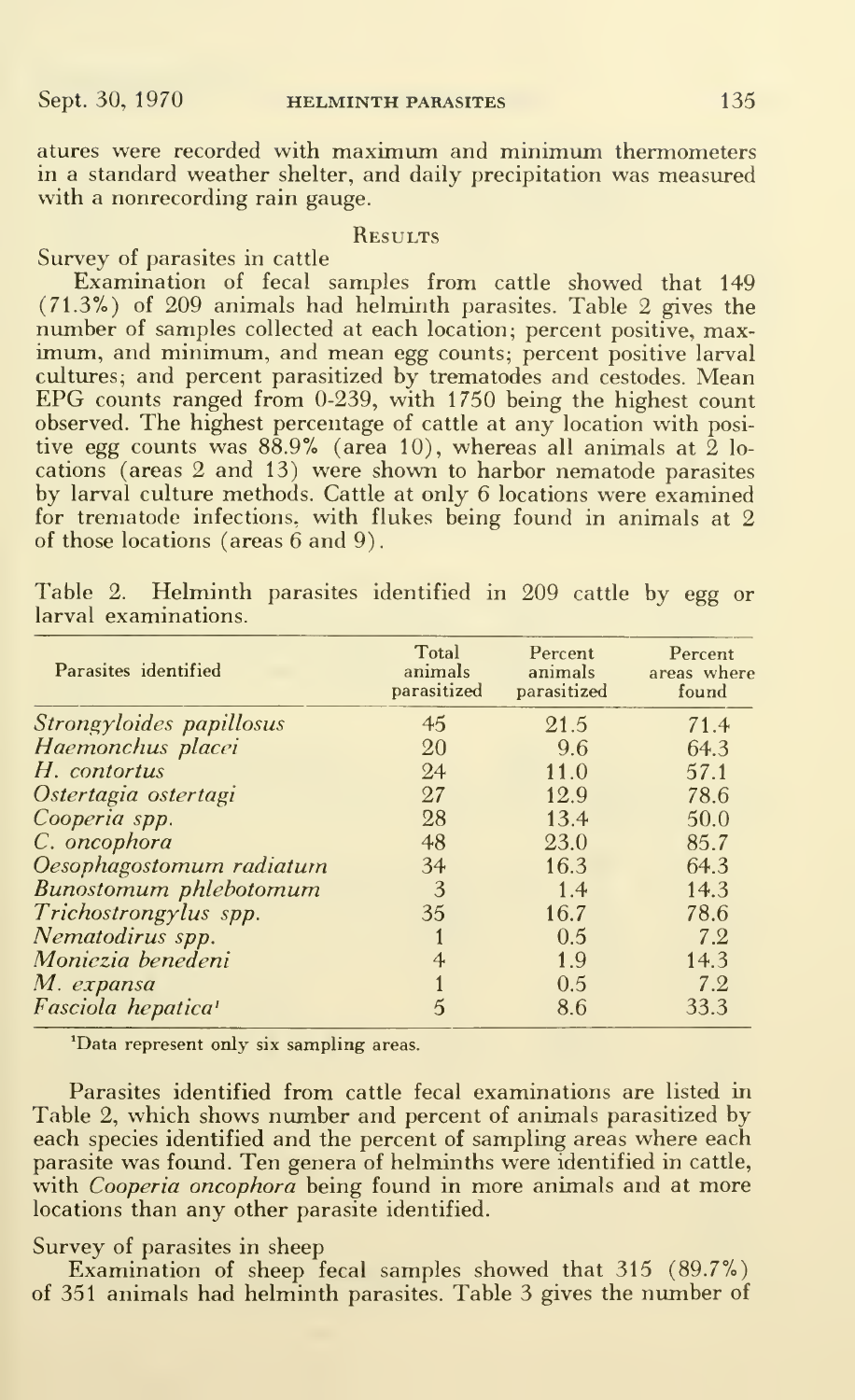| Cestodes   |            | Percent<br>positive            |                                           |  |                                                                                                                                                    |        |                          |          |                |  |
|------------|------------|--------------------------------|-------------------------------------------|--|----------------------------------------------------------------------------------------------------------------------------------------------------|--------|--------------------------|----------|----------------|--|
| Trematodes |            | Percent<br>positive            |                                           |  | # 22222232                                                                                                                                         |        |                          |          |                |  |
|            |            |                                | Larval<br>cultures<br>Percent<br>positive |  |                                                                                                                                                    |        |                          |          |                |  |
|            |            |                                | Mean                                      |  |                                                                                                                                                    |        |                          |          |                |  |
| Nematodes  |            | ${\rm EPG^1}$                  | Min.                                      |  |                                                                                                                                                    |        | $\frac{6}{5}$            |          | $\frac{0}{50}$ |  |
|            | Egg counts |                                | Max.                                      |  | $\begin{array}{l} 000 \\ 900 \\ 750 \\ 650 \\ 700 \\ 80 \\ 1750 \\ 1750 \\ 2000 \\ 1400 \\ 1400 \\ \end{array}$                                    |        |                          |          |                |  |
|            |            | Percent<br>positive            |                                           |  | $66.7$ $66.8$ $67.8$ $69.8$ $69.6$ $69.8$ $69.8$ $69.8$ $69.8$ $69.8$ $69.8$ $69.8$ $69.8$ $69.8$ $69.8$ $69.8$ $69.8$ $69.8$ $69.8$ $69.8$ $69.8$ |        |                          |          |                |  |
|            |            | Number<br>samples<br>collected |                                           |  | 122072482                                                                                                                                          |        |                          |          |                |  |
|            |            | $Area$ no.                     |                                           |  |                                                                                                                                                    | 5<br>6 | $\overline{\phantom{0}}$ | $\infty$ |                |  |

Results of egg counts from sheep feces and nematode larval cultures. Table 3.

136

The Great Basin Naturalist<br>
S Vol. XXX, No. 3

'Eggs per gram of feces. <sup>2</sup>Not determined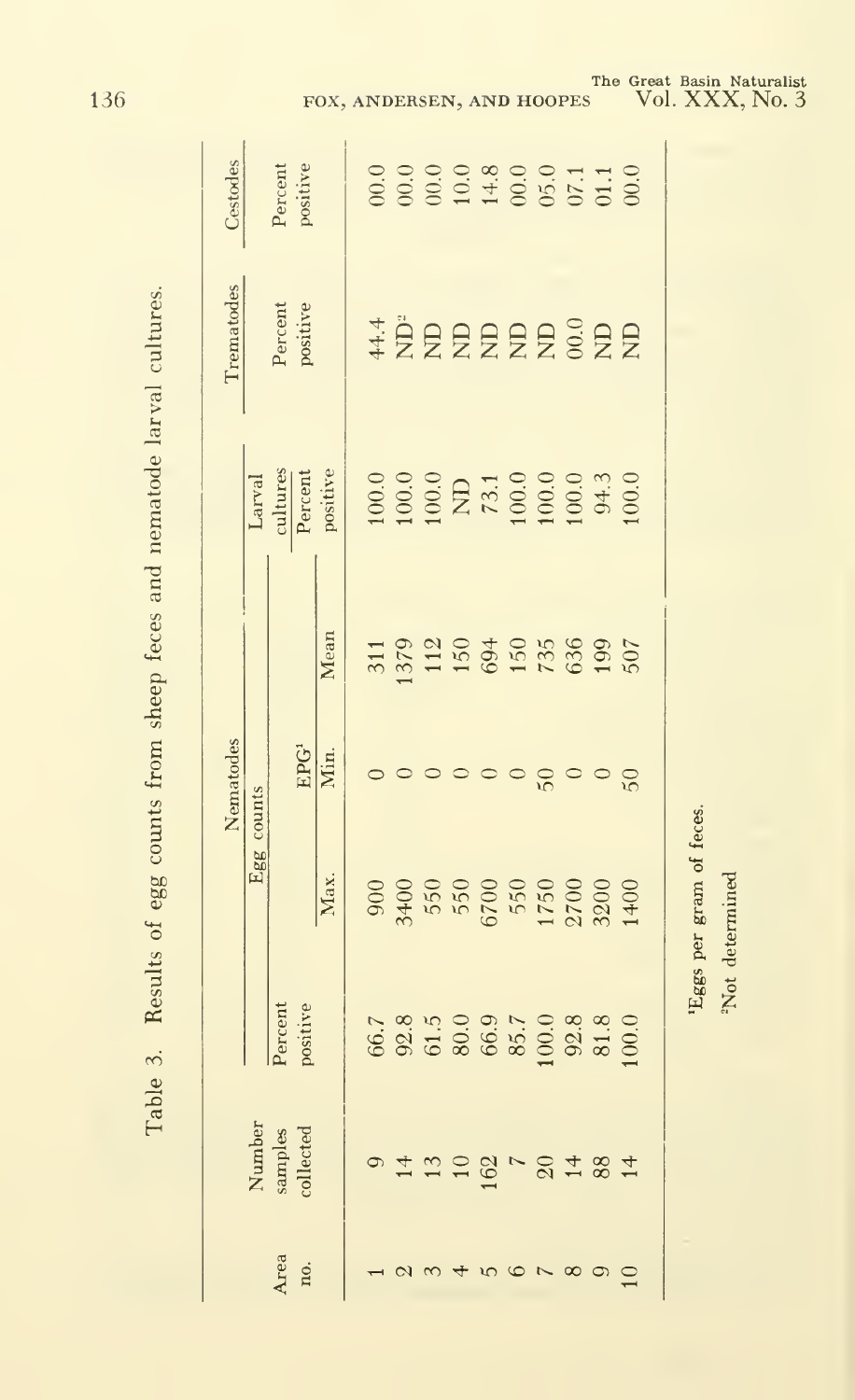samples collected at each location; percent positive, maximum, minimum and mean egg counts; percent positive larval cultures; and percent parasitized by trematodes and cestodes. Mean EPG counts ranged from 150-1379, with 6700 being the highest count observed. All animals examined at 2 locations (areas <sup>7</sup> and 10) were shown to be parasitized as assessed by egg counting techniques, whereas all animals examined at 7 locations (areas  $1, 2, 3, 6, 7, 8$  and  $10$ ) were positive using larval culture methods. Sheep at only 2 locations were examined for trematode infections, with flukes being found in animals at <sup>1</sup>of these locations (area <sup>1</sup> ).

Parasites identified from sheep fecal examinations are listed in Table 4, which shows number and percent of animals parasitized by each parasite identified and the percent of sampling areas where each parasite was found. Twelve genera of helminths were identified in sheep with Trichostrongylus spp. being found in the most animals and at 90% of the sampling sites. Ostertagia circumcincta and Nematodirus spp. were also observed at 90% of the sampling areas.

Distributions of all helminths found by fecal examinations of cattle and sheep within Utah Valley are shown in Table 5. Locations of sampling areas are indicated in Fig. 1, referred to previously.

Additional parasites not listed in Tables 2 and 4 which were found by necropsy were *Thysanosoma actinoides*, found in 2 of 34 sheep examined, and *Echinococcus granulosus*, found in 11 of 34 sheep.

Meteorologic measurements

Mean monthly maximum, minimum, and mean temperatures, and mean monthly precipitations measured in Utah Valley for the

| Parasites identified           | Total<br>animals<br>parasitized | Percent<br>animals<br>parasitized | Percent<br>areas where<br>found |
|--------------------------------|---------------------------------|-----------------------------------|---------------------------------|
| Strongyloides papillosus       | 123                             | 35.0                              | 70.0                            |
| Haemonchus contortus           | 185                             | 52.7                              | 80.0                            |
| Ostertagia circumcincta        | 115                             | 32.8                              | 90.0                            |
| Cooperia spp.                  | 9                               | 02.6                              | 30.0                            |
| Cooperia oncophora             | 35                              | 10.0                              | 80.0                            |
| Oesophagostomum columbianum    | 24                              | 06.8                              | 50.0                            |
| Bunostomum trigonocephalum     | 14                              | (04.0)                            | 20.0                            |
| Trichostrongylus spp.          | 229                             | 65.2                              | 90.0                            |
| Nematodirus spp.               | 108                             | 30.8                              | 90.0                            |
| Chabertia ovina                | 121                             | 34.5                              | 80.0                            |
| <i>Trichuris ovis</i>          | 6                               | 01.7                              | 20.0                            |
| Moniezia benedeni              | 28                              | 08.0                              | 60.0                            |
| Fasciola hepatica <sup>1</sup> | $\overline{4}$                  | 23.5                              | 50.0                            |

Table 4. Helminth parasites identified in 351 sheep by egg or larval examinations.

'Data represent only two sampling areas.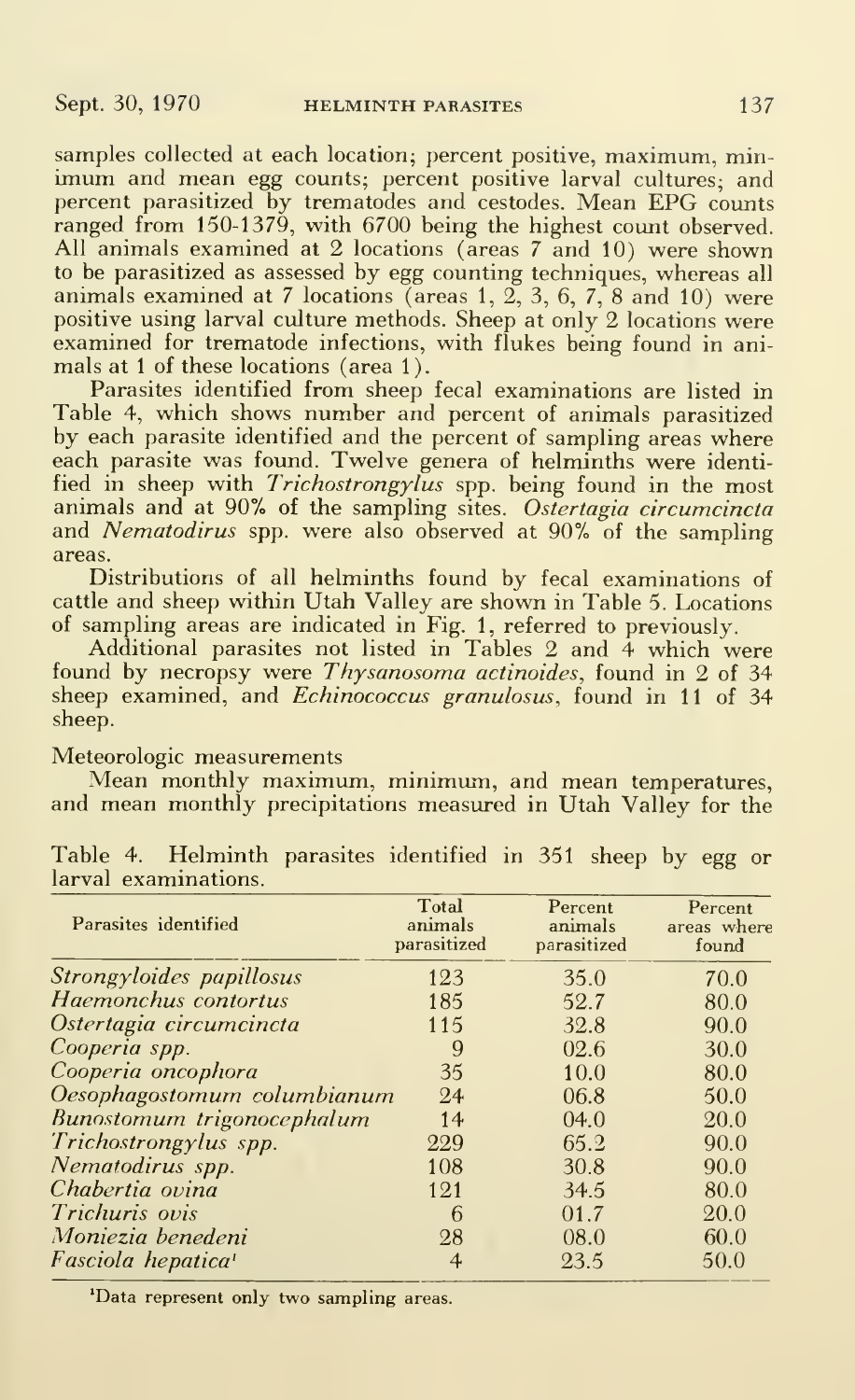| reate but unes in itel<br>)<br>Ī |
|----------------------------------|
| ֧֚֚֝<br>֧֚֚֚֝                    |
| )<br>}                           |
| Jtah Val<br>í,                   |
|                                  |
| I narasura satisaran n           |
|                                  |
| با<br>ب                          |
|                                  |
| .<br>د<br>l abl<br>֚֚֚֚֡<br>֧֚֝  |

| Parasites identified      |              |          |   |            | Helminths of cattle |                |          |  |                  |  |  |         |          | Helminths of sheep |               |                |                |          |      |  |
|---------------------------|--------------|----------|---|------------|---------------------|----------------|----------|--|------------------|--|--|---------|----------|--------------------|---------------|----------------|----------------|----------|------|--|
|                           |              |          |   |            | Sampling area       |                |          |  |                  |  |  |         |          |                    | Sampling area |                |                |          |      |  |
|                           | $\mathbb{C}$ | $\infty$ | 4 | $\sqrt{2}$ | $\circ$             | $\overline{a}$ | $\infty$ |  | 9 10 11 12 13 14 |  |  | $\circ$ | $\infty$ | 4                  | $\tilde{c}$   | $\ddot{\circ}$ | $\overline{ }$ | $\infty$ | 9 10 |  |
| Strongyloides papillosus  |              |          |   |            |                     |                |          |  |                  |  |  |         |          |                    |               |                |                |          |      |  |
| Haemonchus placei         |              |          |   |            |                     |                |          |  |                  |  |  |         |          |                    |               |                |                |          |      |  |
| H. contortus              |              |          |   |            |                     |                |          |  |                  |  |  |         |          |                    |               |                |                |          |      |  |
| Ostertagia ostertagi      |              |          |   |            |                     |                |          |  |                  |  |  |         |          |                    |               |                |                |          |      |  |
| O. circumcincta           |              |          |   |            |                     |                |          |  |                  |  |  |         |          |                    |               |                |                |          |      |  |
| Cooperia spp.             |              |          |   |            |                     |                |          |  |                  |  |  |         |          |                    |               |                |                |          |      |  |
| C. oncophora              |              |          |   |            |                     |                |          |  |                  |  |  |         |          |                    |               |                |                |          |      |  |
| Oesophagostomum radiatum  |              |          |   |            |                     |                |          |  |                  |  |  |         |          |                    |               |                |                |          |      |  |
| O. columbianum            |              |          |   |            |                     |                |          |  |                  |  |  |         |          |                    |               |                |                |          |      |  |
| Trichostrongylus spp.     |              |          |   |            |                     |                |          |  |                  |  |  |         |          |                    |               |                |                |          |      |  |
| Nematodirus spp.          |              |          |   |            |                     |                |          |  |                  |  |  |         |          |                    |               |                |                |          |      |  |
| Bunostomum phlebotomum    |              |          |   |            |                     |                |          |  |                  |  |  |         |          |                    |               |                |                |          |      |  |
| <b>B.</b> trigonocephalum |              |          |   |            |                     |                |          |  |                  |  |  |         |          |                    |               |                |                |          |      |  |
| Chabertia ovina           |              |          |   |            |                     |                |          |  |                  |  |  |         |          |                    |               |                |                |          |      |  |
| Moniezia benedeni         |              |          |   |            |                     |                |          |  |                  |  |  |         |          |                    |               |                |                |          |      |  |
| M. expansa                |              |          |   |            |                     |                |          |  |                  |  |  |         |          |                    |               |                |                |          |      |  |
| Fasciola hepatica         |              |          |   |            |                     |                |          |  |                  |  |  |         |          |                    |               |                |                |          |      |  |
| Trichuris ovis            |              |          |   |            |                     |                |          |  |                  |  |  |         |          |                    |               |                |                |          |      |  |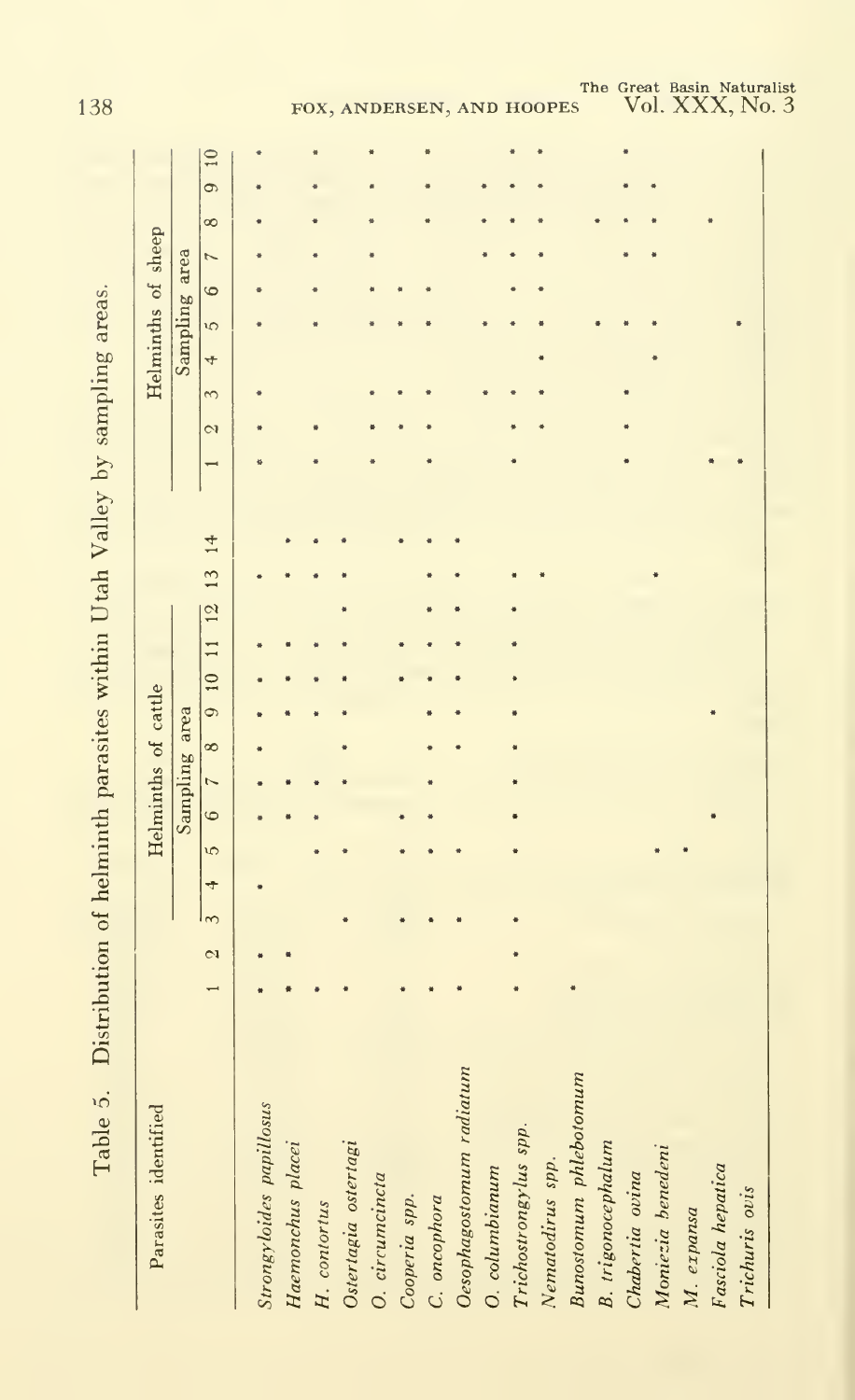years 1967 and 1968 are given in Table 6. These data are repre sented by bioclimatographs shown in Figs. 2 and 3 for those years, respectively. Each bioclimatograph contains a closed curve formed from plots of mean monthly temperatures and total monthly precipitations as illustrated by Levine (1965). Optimum conditions for development and survival of the free-living stages of *Haemonchus* and *Ostertagia* species are delineated by solid and broken lines, respectively. The bioclimatographs show that weather conditions in Utah Valley were optimum in the months of May 1967, April 1968, and August 1968 for the development of Ostertagia, while development of Haemonchus was favored only in August 1968. Average monthly precipitation for 1967 was  $27.42$  mm  $(1.04 \text{ in})$ , or about normal for this area, and 45.97 mm (1.81 in) for 1968. The higher amount received during the latter year was accounted for largely by more than average rainfall during April and December 1968 (Table 6).



Precipitation (millimeters)

Fig. 2. Bioclimatograph of Utah Valley climate for 1967 in relation to the ecology of gastrointestinal helminths of ruminants. Optimum pasture conditions for *Haemonchus* (solid lines): 5 cm total monthly precipitation and lines) : <sup>5</sup> cm total monthly precipitation and 6-20 C mean monthly temperature.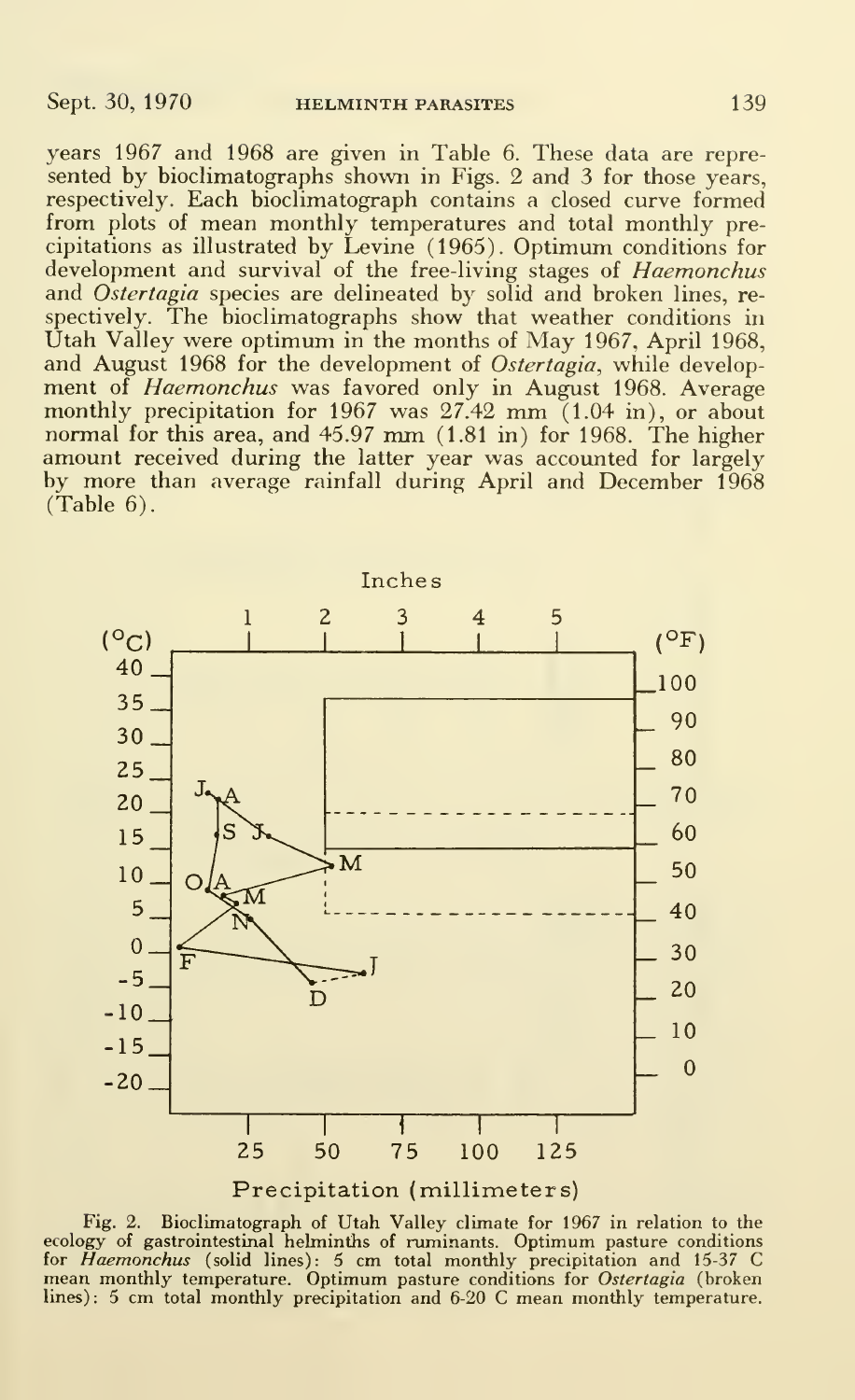| 25.7            |  |
|-----------------|--|
|                 |  |
| ֧֛֓֜֜֓֕׆        |  |
| $5 - 5$         |  |
|                 |  |
| m lotal has we  |  |
| $\frac{1}{2}$   |  |
|                 |  |
| an in a ctame   |  |
|                 |  |
|                 |  |
| <b>את בוד</b>   |  |
|                 |  |
| ,,,             |  |
|                 |  |
| $\tilde{\zeta}$ |  |
| <b>Section</b>  |  |
|                 |  |
|                 |  |
|                 |  |
|                 |  |

| Max.<br>Precipitation<br>$\frac{6}{68}$ $\frac{6}{38}$ $\frac{6}{38}$ $\frac{7}{38}$ $\frac{6}{38}$ $\frac{6}{38}$ $\frac{7}{38}$ $\frac{8}{38}$ $\frac{6}{38}$ $\frac{7}{38}$ $\frac{7}{38}$ $\frac{8}{38}$ $\frac{8}{38}$ $\frac{1}{38}$ $\frac{1}{38}$ $\frac{1}{38}$ $\frac{6}{38}$ $\frac{8}{38}$<br>Mean<br>Mean monthl<br>temperatures<br>2<br>9 4 5 9 4 8 9 9 8 4 9 7 4 7<br>Min.<br>Max.<br>7.4699899099932<br>$3.\overline{3}$<br>$\rm \frac{April}{\rm Max}$<br>June<br>July<br>August<br>August<br>February<br>January<br>October<br>March<br>Month |          | 1967 |  | 1968                                |      |                                                                     |
|-----------------------------------------------------------------------------------------------------------------------------------------------------------------------------------------------------------------------------------------------------------------------------------------------------------------------------------------------------------------------------------------------------------------------------------------------------------------------------------------------------------------------------------------------------------------|----------|------|--|-------------------------------------|------|---------------------------------------------------------------------|
|                                                                                                                                                                                                                                                                                                                                                                                                                                                                                                                                                                 |          |      |  | Mean monthly<br><i>comperatures</i> |      | Precipitation                                                       |
|                                                                                                                                                                                                                                                                                                                                                                                                                                                                                                                                                                 |          |      |  | Min.                                | Mean |                                                                     |
|                                                                                                                                                                                                                                                                                                                                                                                                                                                                                                                                                                 |          |      |  |                                     | 5.3  |                                                                     |
|                                                                                                                                                                                                                                                                                                                                                                                                                                                                                                                                                                 |          |      |  |                                     |      |                                                                     |
|                                                                                                                                                                                                                                                                                                                                                                                                                                                                                                                                                                 |          |      |  | $13.0$<br>$-1.4$<br>$-1.0$          |      |                                                                     |
|                                                                                                                                                                                                                                                                                                                                                                                                                                                                                                                                                                 |          |      |  |                                     |      |                                                                     |
|                                                                                                                                                                                                                                                                                                                                                                                                                                                                                                                                                                 |          |      |  |                                     |      |                                                                     |
|                                                                                                                                                                                                                                                                                                                                                                                                                                                                                                                                                                 |          |      |  |                                     |      |                                                                     |
|                                                                                                                                                                                                                                                                                                                                                                                                                                                                                                                                                                 |          |      |  |                                     |      | 0<br>0 0 0 0 0 0 4 0 5 6 6 7 6 7 6<br>0 0 9 9 0 9 7 9 7 9 7 9 7 9 7 |
|                                                                                                                                                                                                                                                                                                                                                                                                                                                                                                                                                                 |          |      |  |                                     |      |                                                                     |
|                                                                                                                                                                                                                                                                                                                                                                                                                                                                                                                                                                 |          |      |  |                                     |      |                                                                     |
|                                                                                                                                                                                                                                                                                                                                                                                                                                                                                                                                                                 |          |      |  |                                     |      |                                                                     |
|                                                                                                                                                                                                                                                                                                                                                                                                                                                                                                                                                                 | November |      |  |                                     |      |                                                                     |
| 4.2<br><b>December</b>                                                                                                                                                                                                                                                                                                                                                                                                                                                                                                                                          |          |      |  |                                     |      |                                                                     |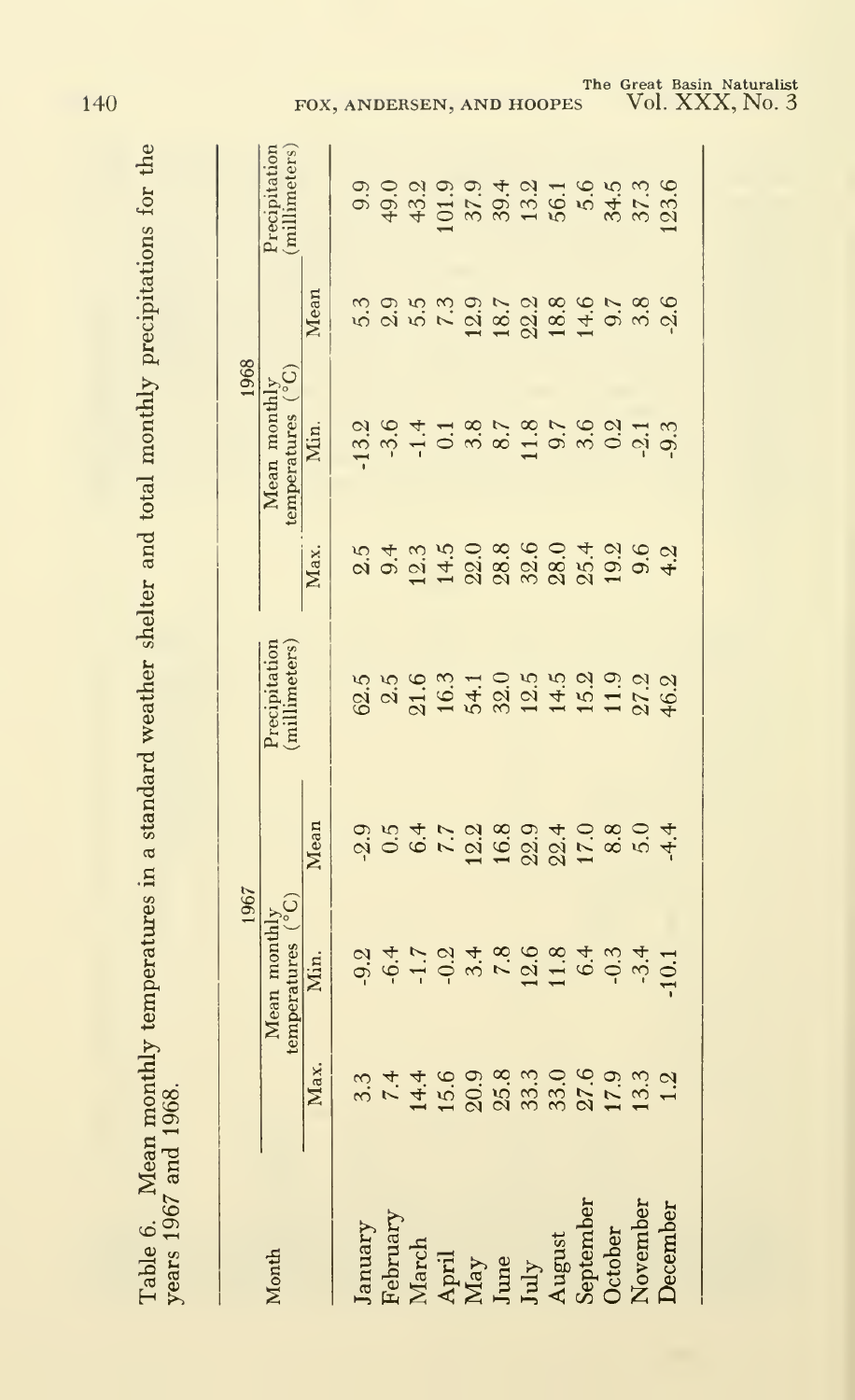

Fig. 3. Bioclimatograph of Utah Valley climate for 1968 in relation to the ecology of gastrointestinal helminths of ruminants. See Fig. 2 for explanation.

#### Discussions and Conclusions

The survey of parasites herein reported showed that 71.3% of 209 cattle and 89.7% of 351 sheep at various locations within the valley were parasitized by gastrointestinal helminths. The levels of parasitism in cattle were quite low (Table 1), with mean EPG counts ranging from 0-239. The only cattle found to harbor gastrointestinal helminths in this study were beef cattle which were al lowed to graze on irrigated pastures, whereas all examinations of dairy cattle kept in feed lots were negative. Levine and Aves (1956) and Zimmerman and Hubbard (1961) also observed that helminth parasitism was usually lower in dairy cattle, which probably re lates to their being kept on pasture only <sup>a</sup> minimum amount of time.

Even though the levels of parasitism by helminths in cattle did not indicate a serious problem, nevertheless, there were 10 genera of helminths identified in them (Table 2). The most common species of worm found in cattle in the valley was C. oncophora. This parasite is also common in such states as Georgia (Andrews, Jones and Sippel, 1953; Becklund, 1959, 1962) and Florida (Beck-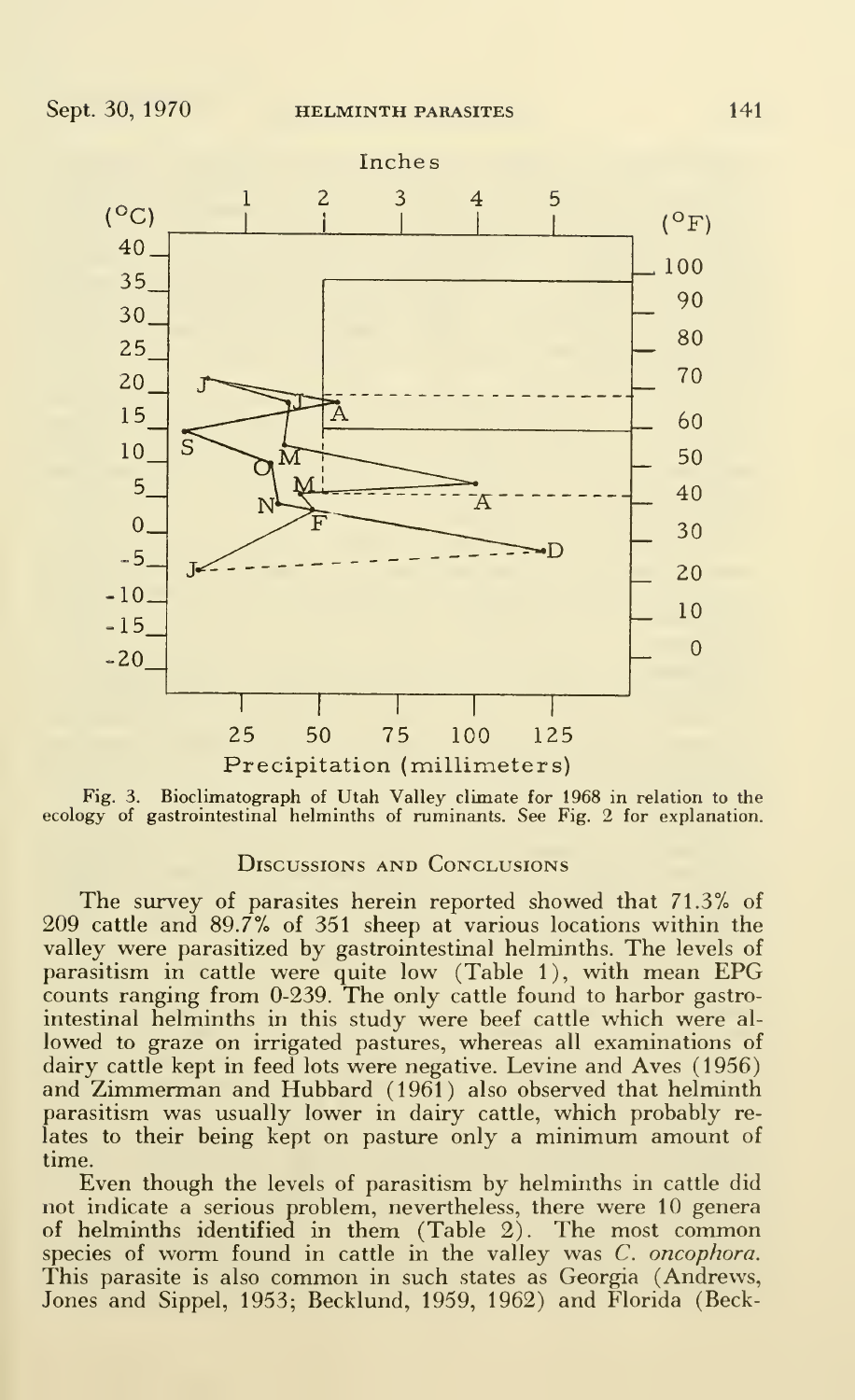lund, 1961a). In addition, Tunnicliff (1932) reported massive in fections by this parasite in cattle at Bozeman, Montana. Other hel minths found in this current study correspond closely to those mentioned in reports of parasites in cattle from Arizona and New Mexico by Becklund and Allen (1955, 1958) and from Arizona by Dewhirst, Trautman and Pistor (1958). Many of the same genera identified in the present study were also reported in Montana cattle by Jacobson and Worley (1969). Some of these authors, however, also found Capillaria, Setaria, or Dictyocaulus, none of which were encountered in this study.

In contrast to the results from cattle, the levels of parasitism in sheep were considerably higher (Table 3). Sheep from 10 locations in the valley had mean EPG counts ranging from 150-1379. Several animals located at the BYU farm (area 5) had EPG counts above 2000, and at least 2 animals, <sup>1</sup> of which died (Andersen, et al., 1969), had clinical infections.

The incidence of nematodes identified in sheep around the valley varied slightly from the incidence in animals at the BYU farm (area 5). At all areas other than the farm, Trichostrongylus spp. were most prevalent, while at the BYU farm H. contortus was more common.

Chabertia ovina was identified in 23.5% of BYU sheep and 43.9% of sheep at the other locations within the valley. This parasite was observed in Montana sheep by Seghetti (1949), but was not encountered there by Jacobson and Worley (1969). It was re ported by Swales (1940) as being very common in Canada, and was observed in sheep in Georgia by Cooperrider (1952) and Becklund (1961b).

Ostertagia circumcincta was quite common in sheep in the valley with an incidence of 32.8% of those animals examined. Ostertagia spp. were found consistently in Montana cattle by Seghetti (1949), Worley and Sharman (1966), and Jacobson and Worley (1969) and in sheep in California by Baker, et al. (1954)

Two species of cestodes were identified in cattle and sheep by fecal examinations. These were Moniezia benedeni and M. expansa. Moniezia benedeni was most prevalent in both cattle and sheep, with the highest incidence (14.8%; 24 animals) in sheep at the BYU farm. Porter (1953) summarized reports from 9 states and indicated that cattle were most often parasitized with  $M$ . benedeni and sheep with  $M$ . expansa. Results in this study differed, since  $M$ . expansa was found only in cattle, whereas M. benedeni was observed in 4 cattle and 28 sheep surveyed. Swales (1940) and Becklund (1961b) reported M. expansa in Canada and Georgia, respectively, but did not list *M. benedeni* in sheep from those areas.

Fasciola hepatica was found in 2 of 6 herds of cattle examined and <sup>1</sup> of 2 herds of sheep. Interviews with abattoir owners and meat inspectors in the valley revealed that up to 50% of livers from cattle are routinely condemned because of fluke infections. Indi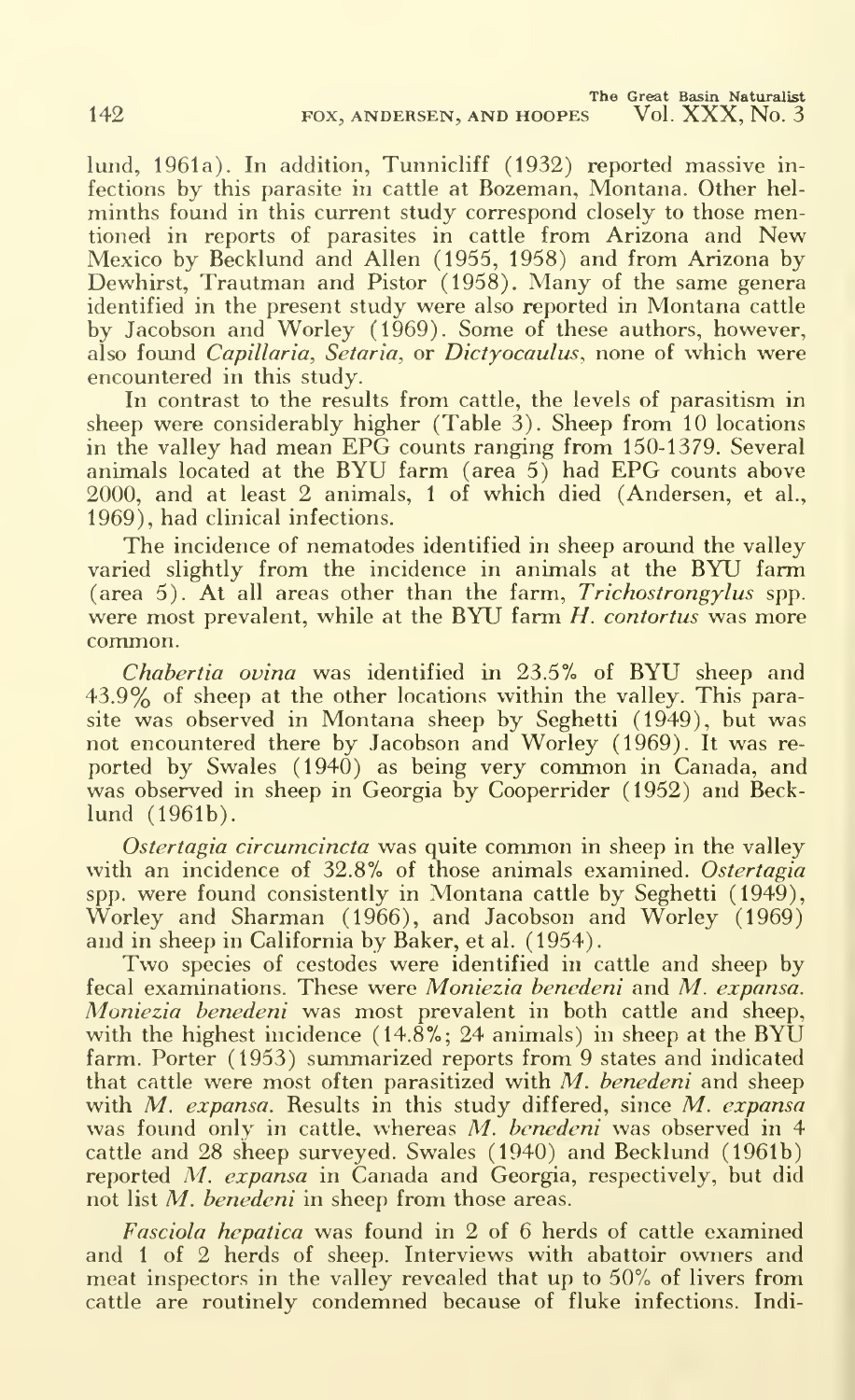cations are that liver flukes probably constitute a serious economic problem in the valley.

The distribution of helminth parasites identified in both cattle and sheep (Table 5) showed that S. papillosus, H. contortus, C. oncophora and Trichostrongylus spp. were universal with respect to host and distribution throughout Utah Valley. This indicates that transmission of these parasites between cattle and sheep may be quite common in this area. Porter (1953) was able to experimentally infect either cattle or sheep with  $H$ . contortus, S. papillosus and Cooperia spp., and Cooperrider (1952) demonstrated that these same organisms parasitized both cattle and sheep which he sur veyed in Georgia.

The most significant parasites found by limited necropsy observations were *Thysanosoma actinoides* and *Echinococcus* granulosus. Thysanosoma actinoides was found in the bile ducts of only 2 sheep; however, this parasite has been reported as <sup>a</sup> common parasite of sheep in Montana (Welch, 1930; Seghetti, 1949).

Intermediate stages of the dog tapeworm, Echinococcus granulosus, were found in the livers of 11 sheep. This parasite constitutes <sup>a</sup> serious health hazard for man because of the danger in volved in becoming infected while handling diseased sheep livers or by contamination from infected dogs. Further studies need to be conducted to establish how much of a problem  $E$ . granulosus is in this area.

Climate was used by Gordon (1948) and Levine (1952, 1962, 1963, 1965) as a means of predicting foci of helminthiasis of domestic ruminants in various geographical regions. They found a high correlation between the incidence of gastrointestinal nematodes and the climatic conditions in certain areas. According to biociimatographs for Utah Valley (Figs. 2 and 3), climatic conditions in this area would be unfavorable for development of ruminant nematodes. This is not the case, however, since nematode species representing 10 genera were identified in cattle and sheep in the valley. (Tables 2 and 4).

Utah Valley is located in a low rainfall region with a normal mean precipitation of approximately <sup>25</sup> mm per month. The fact that nematode parasites are able to develop quite well in the area suggests that factors other than rainfall and temperatures are in volved in the development and transmission of these organisms. For instance, irrigation, which is <sup>a</sup> common practice in this area, is the major source of pasture water rather than precipitation. Although the amount of water put on a pasture during irrigation is difficult to measure, it is estimated that amounts comparable to 20 in. of rainfall may be added to the pasture during the irrigating season (Andersen, et al., 1969). Irrigation seems, therefore, to provide ample moisture for parasite development.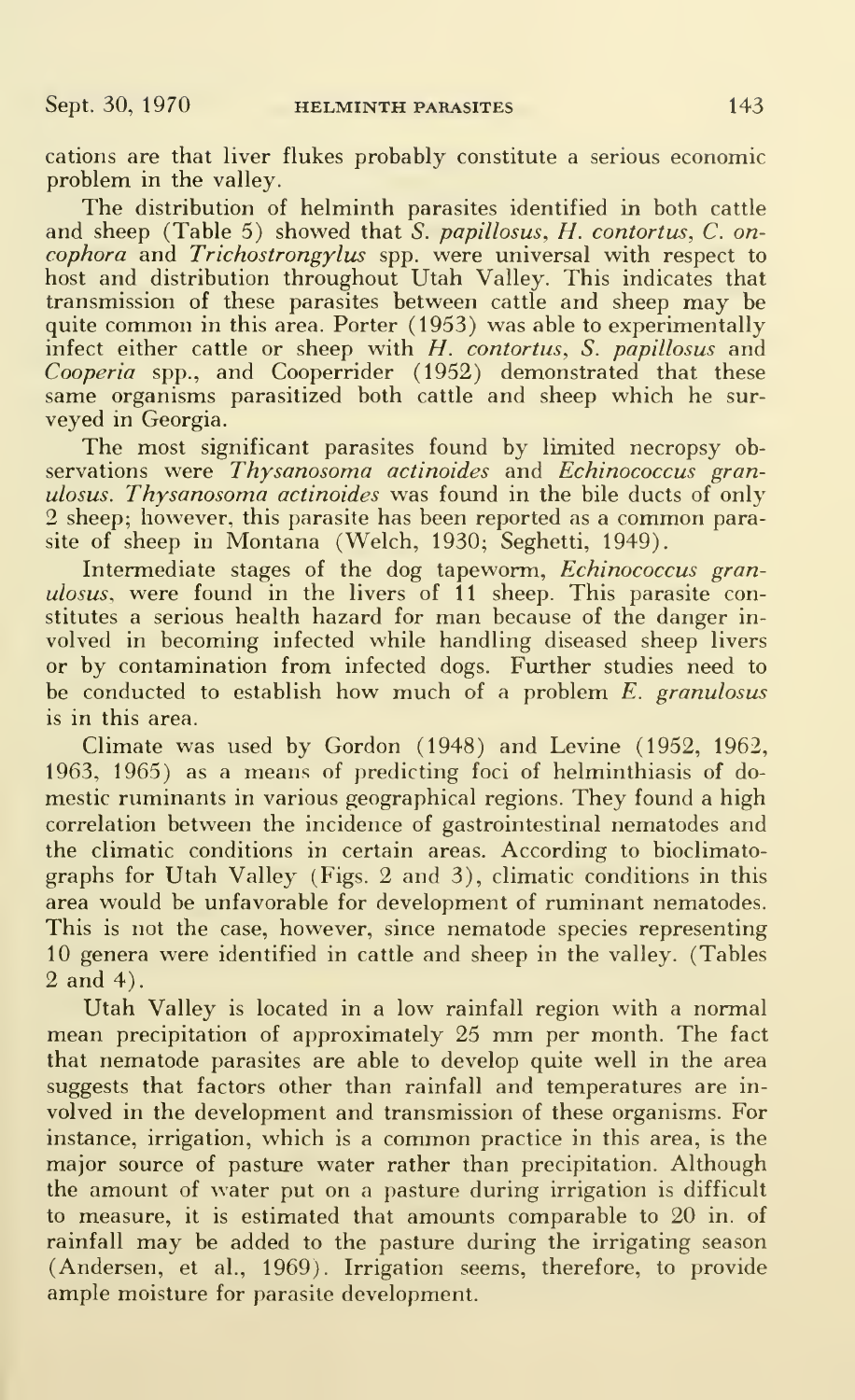#### **REFERENCES**

- Andersen, F. L., K. H. Hoopes, and J.C. Fox. 1969. The efficacy of Haloxon
- 
- and Thiabendazole as anthelmintics against gastrointestinal nematodes in<br>sheep. Great Basin Nat., 29:35-41.<br>ANDREWS, J. S., D. J. J. J. S. S. D. J. J. S. Clinical parasitism in<br>cattle in Georgia. J. Parasit., 29:38.<br>BAERMA
- 57:131-137. Baker, N. F., W. M. Longhurst, D. T. Torell, and W. C. Weir. 1954. Preliminary studies of parasitism in sheep on rangelands. Am. J. Vet. Res.,
- 15:356-360. Becklund, W. W. 1959. Worm parasites in cattle from south Georgia. Vet. Med., 54:369-372.
	- . 1961a. Helminth infections in healthy Florida cattle with a note on Cooperia spatulata. Proc. Helm. Soc. Wash., 28:183-184.
	- . 1961b. Helminthiasis of sheep in southern Georgia. J. Am. Vet. Med. Assoc., 139:781-784.
	- . 1962. Helminthiasis in Georgia cattle—<sup>a</sup> clinical and economic study. Am. J. Vet. Res., 23:510-515. , AND R. W. Allen. 1955. Incidence and intensity studies of worm
	- parasites of cattle in the southwest. Rep. Conf. Parasites & Parasit. Dis. of Domest. Ruminants, Utah State Coll., p. 22.
- AND R. W. ALLEN. 1958. Worm parasites of cattle in New Mexico<br>and Arizona. Vet. Med., 53:586-590.<br>CooperRider, D. E. 1952. Checklist of parasites of domestic animals reported
- 
- in Georgia. Vet. Med., 47:65-70.<br>Dewhirst, L. W., R. J. Trautman, and W. J. Pistor. 1958. Preliminary report on helminths of beef cattle in Arizona. (Abstr.) J. Parasit., 44, Sect. 2:30
- DiKMANS, G., AND J. ANDREWS. 1933. A Comparative morphological study of the infective larvae of the common nematodes parasitic in the alimentary tract of sheep. Tr. Am. Micr. Soc, 52:1-25. Gordon, H. McL. 1948. The epidemiology of parasitic diseases, with special
- 
- reference to studies with nematode parasites in sheep. Aust. Vet. J., 24:17-45.<br>HAMMOND, D. M., AND G. A. HAMILTON. 1941. The incidence of coccidia and<br>intestinal nematodes in sheep at the Utah State Agricultural College a vicinity of Logan, Utah. Ut. Proc. Aca. Sci., Arts and Letters, 18:69-71.<br>HANSEN, M. F., AND G. A. SHIVNANI. 1956. Comparative morphology of infec-
- tive nematode larvae of Kansas beef cattle and its use in estimating incidence of nematodiasis in cattle. Tran. Am. Mic. Soc, 75:91-102.
- Jacobson, R. H., and D. E. Worley. 1969. Incidence and distribution of helminth parasites and coccidia in Montana cattle. Am. J. Vet. Res., 30:1113- 1117.
- KEITH, R. K. 1953. The differentiation of the infective larvae of some common
- nematode parasites of cattle. Aust. J. Zool., 1:223-235. Levine, N. D. 1952. The relation of climate to the epidemiology of gastrointestinal nematodes of sheep and cattle. J. Parasit., 45:59-60.
	- . 1962. The effects of climatic factors on the epidemiology of ruminant gastrointestinal nematodes. J. Parasit., 48:36.
- . 1963. Weather, climate, and the bionomics of ruminant nematode larvae. Adv. Vet. Sci., 8:215-261.
	- . 1965. Bioclimatographs, evapotranspiration, soil moisture data, and the free-living stages of ruminant nematodes and other disease agents. Theoreti-cal Questions of Natural foci of Disease. Proceedings of a symposium (ed. B. Rosicky, K. Heyberger); 455-461.
	- 1968. Nematode parasites of domestic animals and of man. Burgess Pub. Co., Minneapolis, Minn.
		- —, ann I. J. Aves. 1956. The incidence of gastrointestinal nematodes in <br>Illinois cattle. J. Am. Vet. Med., Assoc., 129:331-332.